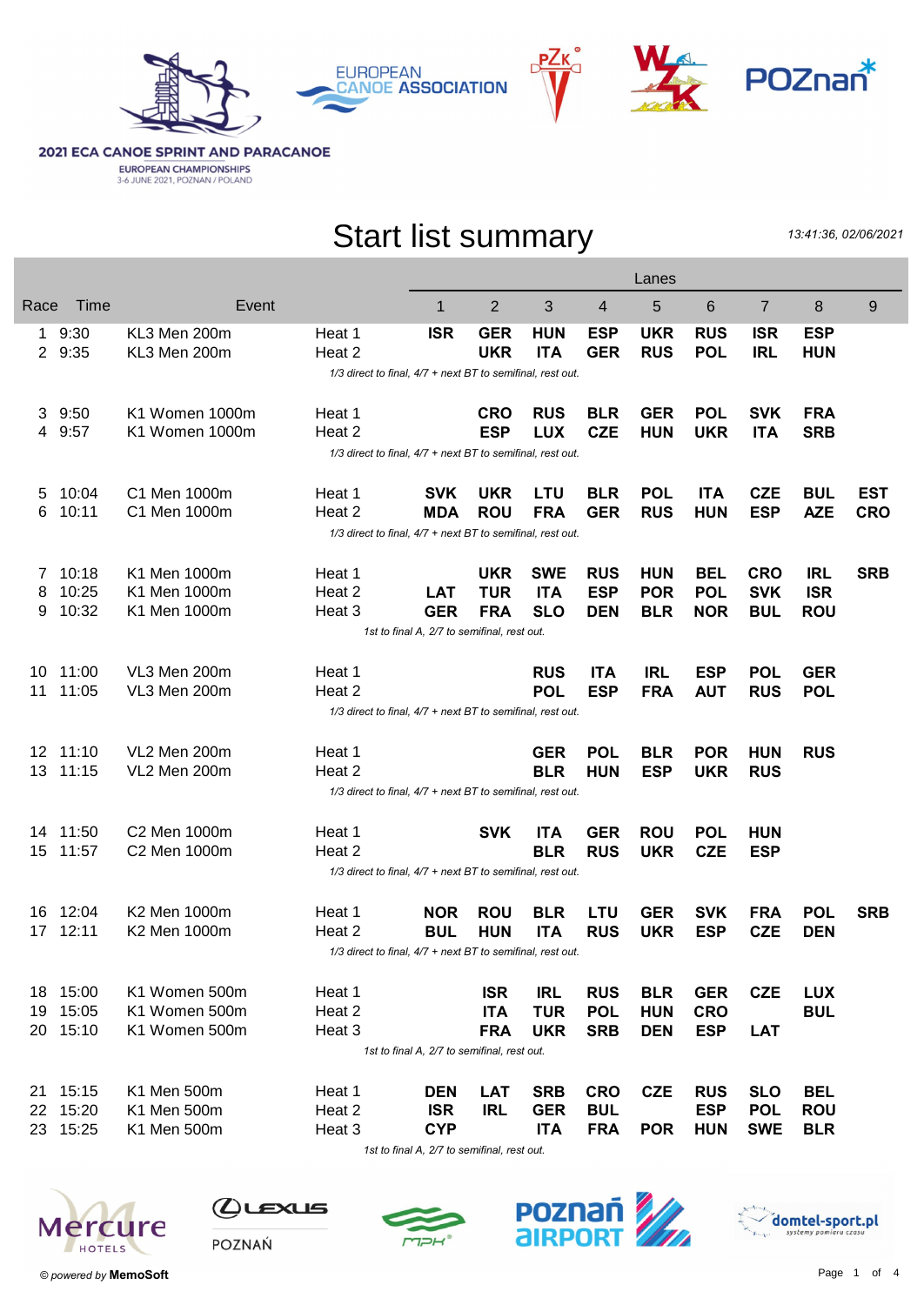





**2021 ECA CANOE SPRINT AND PARACANOE EUROPEAN CHAMPIONSHIPS**<br>3-6 JUNE 2021, POZNAN / POLAND

## Start list summary

13:41:36, 02/06/2021

|                                                            |                                                            |               |                                                            |                                             |            |            |            | Lanes      |            |            |            |            |
|------------------------------------------------------------|------------------------------------------------------------|---------------|------------------------------------------------------------|---------------------------------------------|------------|------------|------------|------------|------------|------------|------------|------------|
| Race                                                       | Time                                                       | Event         |                                                            | 1                                           | 2          | 3          | 4          | 5          | 6          | 7          | 8          | 9          |
| 24                                                         | 15:30                                                      | C1 Men 500m   | Heat 1                                                     | <b>ROU</b>                                  | <b>SVK</b> | <b>RUS</b> | <b>BLR</b> | <b>CZE</b> | <b>UKR</b> | <b>ITA</b> | <b>ESP</b> |            |
| 25                                                         | 15:35                                                      | C1 Men 500m   | Heat 2                                                     | <b>EST</b>                                  | <b>HUN</b> | <b>FRA</b> | <b>MDA</b> | <b>GER</b> | <b>POL</b> | <b>BUL</b> | <b>AZE</b> |            |
|                                                            |                                                            |               | 1/3 direct to final, 4/7 + next BT to semifinal, rest out. |                                             |            |            |            |            |            |            |            |            |
| 28                                                         | 16:30                                                      | K2 Women 500m | Heat 1                                                     | <b>CZE</b>                                  | <b>ROU</b> | <b>AUT</b> | <b>GER</b> | <b>BLR</b> | <b>POL</b> | <b>FRA</b> | <b>SVK</b> |            |
| 29                                                         | 16:35                                                      | K2 Women 500m | Heat 2                                                     | <b>DEN</b>                                  | <b>ESP</b> | <b>BEL</b> | <b>RUS</b> | <b>HUN</b> | <b>UKR</b> | <b>ITA</b> | <b>SLO</b> |            |
|                                                            |                                                            |               | 1/3 direct to final, 4/7 + next BT to semifinal, rest out. |                                             |            |            |            |            |            |            |            |            |
|                                                            |                                                            |               |                                                            |                                             |            |            |            |            |            |            |            |            |
| 30                                                         | 16:40                                                      | C2 Men 500m   | Heat 1                                                     |                                             | <b>SVK</b> | <b>BLR</b> | <b>HUN</b> | <b>ROU</b> | <b>GER</b> | <b>ITA</b> |            |            |
| 31.                                                        | 16:45                                                      | C2 Men 500m   | Heat 2                                                     |                                             | <b>CZE</b> | <b>ESP</b> | <b>UKR</b> | <b>RUS</b> | <b>POL</b> | <b>LTU</b> |            |            |
|                                                            | 1/3 direct to final, 4/7 + next BT to semifinal, rest out. |               |                                                            |                                             |            |            |            |            |            |            |            |            |
| 32                                                         | 16:50                                                      | K2 Men 500m   | Heat 1                                                     |                                             | <b>LAT</b> | <b>TUR</b> | <b>SVK</b> | <b>HUN</b> | <b>SRB</b> | <b>POR</b> | <b>POL</b> |            |
| 33                                                         | 16:55                                                      | K2 Men 500m   | Heat 2                                                     |                                             | <b>UKR</b> | <b>FIN</b> | <b>FRA</b> | <b>ESP</b> | <b>BLR</b> | <b>LTU</b> | <b>DEN</b> |            |
| 34                                                         | 17:00                                                      | K2 Men 500m   | Heat 3                                                     |                                             | <b>ROU</b> | <b>ITA</b> | <b>GER</b> | <b>RUS</b> | <b>CZE</b> | <b>NOR</b> |            |            |
|                                                            | 1st to final A, 2/7 to semifinal, rest out.                |               |                                                            |                                             |            |            |            |            |            |            |            |            |
| 35                                                         | 9:00                                                       | K4 Men 500m   | Heat 1                                                     |                                             | <b>SRB</b> | <b>ESP</b> | <b>POR</b> | <b>RUS</b> | <b>BLR</b> | <b>POL</b> | <b>DEN</b> |            |
| 36                                                         | 9:05                                                       | K4 Men 500m   | Heat 2                                                     |                                             | <b>UKR</b> | <b>FRA</b> | <b>SVK</b> | <b>GER</b> | <b>HUN</b> | <b>LTU</b> | <b>CZE</b> |            |
| 1/3 direct to final, 4/7 + next BT to semifinal, rest out. |                                                            |               |                                                            |                                             |            |            |            |            |            |            |            |            |
|                                                            |                                                            |               |                                                            |                                             |            |            |            |            |            |            |            |            |
|                                                            | 37 9:10                                                    | K4 Women 500m | Heat 1                                                     |                                             |            | <b>ESP</b> | <b>GER</b> | <b>HUN</b> | <b>FRA</b> | <b>CZE</b> |            |            |
| 38                                                         | 9:15                                                       | K4 Women 500m | Heat 2                                                     |                                             |            | <b>DEN</b> | <b>POL</b> | <b>BLR</b> | <b>RUS</b> | <b>UKR</b> |            |            |
|                                                            |                                                            |               | 1/3 direct to final, 4/7 + next BT to semifinal, rest out. |                                             |            |            |            |            |            |            |            |            |
| 47                                                         | 11:00                                                      | K1 Women 200m | Heat 1                                                     | <b>ISR</b>                                  | IRL        | <b>RUS</b> | <b>UKR</b> | <b>DEN</b> | <b>SVK</b> | <b>ITA</b> | <b>ESP</b> | <b>TUR</b> |
| 48                                                         | 11:05                                                      | K1 Women 200m | Heat 2                                                     | <b>BUL</b>                                  | <b>FRA</b> | <b>BLR</b> | <b>POL</b> | <b>HUN</b> | <b>SRB</b> | <b>GER</b> | <b>GBR</b> | <b>LAT</b> |
|                                                            |                                                            |               | 1/3 direct to final, 4/7 + next BT to semifinal, rest out. |                                             |            |            |            |            |            |            |            |            |
| 50                                                         | 11:15                                                      | C1 Men 200m   | Heat 1                                                     |                                             |            | <b>LTU</b> | <b>GEO</b> | <b>BLR</b> | <b>RUS</b> | <b>FRA</b> |            |            |
| 51                                                         | 11:20                                                      | C1 Men 200m   | Heat 2                                                     |                                             |            | <b>UKR</b> | <b>ESP</b> | <b>ITA</b> | <b>POL</b> | <b>HUN</b> |            |            |
|                                                            |                                                            |               | 1/3 direct to final, 4/7 + next BT to semifinal, rest out. |                                             |            |            |            |            |            |            |            |            |
|                                                            |                                                            |               |                                                            |                                             |            |            |            |            |            |            |            |            |
|                                                            | 52 11:25                                                   | K1 Men 200m   | Heat 1                                                     |                                             | <b>SLO</b> | <b>LAT</b> | <b>RUS</b> | <b>FRA</b> | <b>ITA</b> | <b>CZE</b> | <b>EST</b> |            |
| 53                                                         | 11:30                                                      | K1 Men 200m   | Heat 2                                                     |                                             | <b>CYP</b> | <b>POL</b> | <b>LTU</b> | <b>HUN</b> | <b>ESP</b> | <b>SRB</b> | <b>ISR</b> |            |
|                                                            | 54 11:35                                                   | K1 Men 200m   | Heat 3                                                     |                                             |            | <b>GEO</b> | <b>SWE</b> | <b>BLR</b> | <b>UKR</b> | <b>TUR</b> | <b>GBR</b> |            |
|                                                            |                                                            |               |                                                            | 1st to final A, 2/7 to semifinal, rest out. |            |            |            |            |            |            |            |            |
|                                                            | 55 11:40                                                   | C1 Women 200m | Heat 1                                                     |                                             | <b>CRO</b> | <b>ESP</b> | <b>UKR</b> | <b>BLR</b> | <b>RUS</b> | <b>CZE</b> |            |            |
|                                                            | 56 11:45                                                   | C1 Women 200m | Heat 2                                                     |                                             | <b>FRA</b> | <b>HUN</b> | <b>POL</b> | <b>GER</b> | <b>BUL</b> | <b>ROU</b> |            |            |
|                                                            |                                                            |               | 1/3 direct to final, 4/7 + next BT to semifinal, rest out. |                                             |            |            |            |            |            |            |            |            |



 $Q$ ட $\epsilon$ хиs





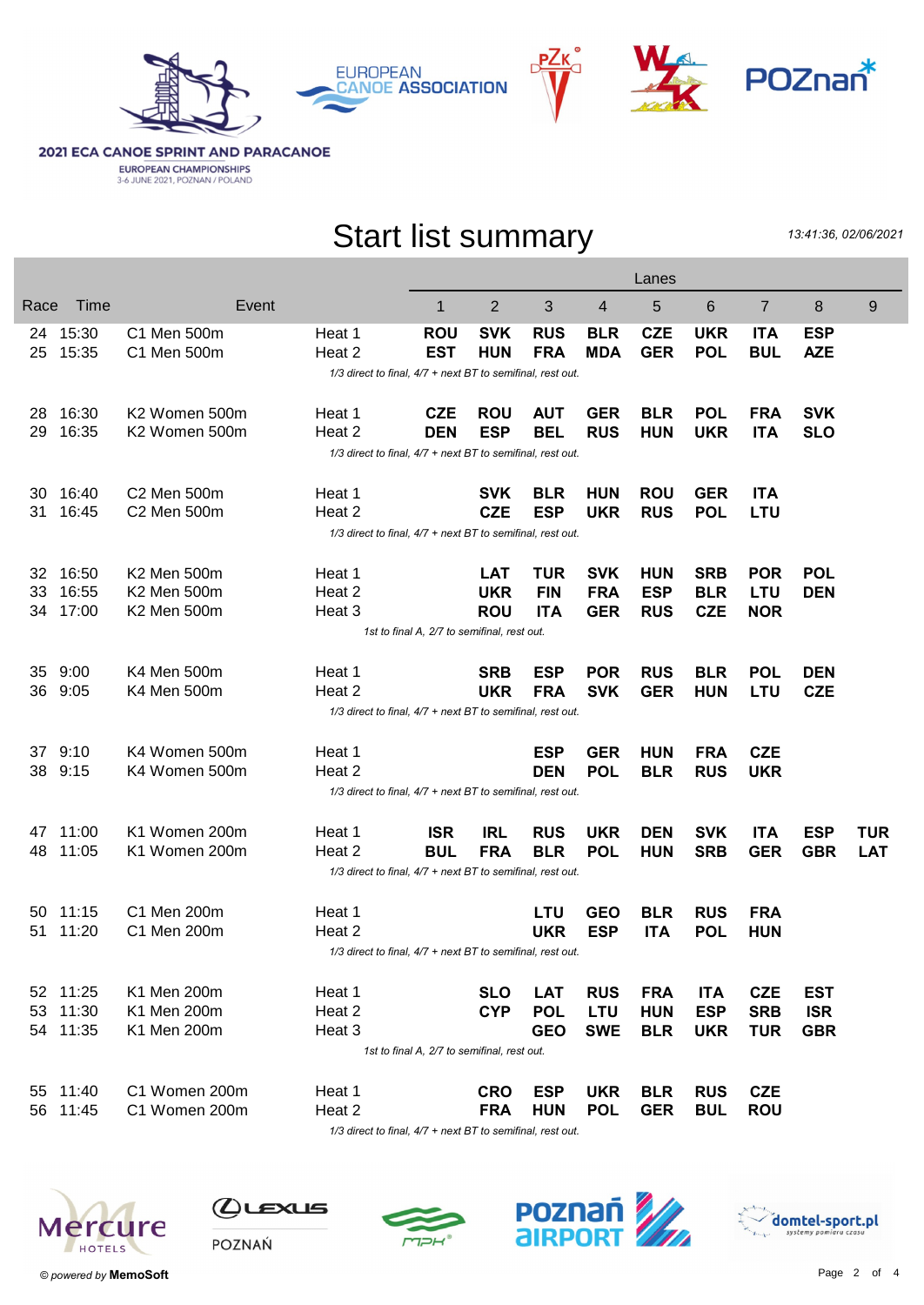



**2021 ECA CANOE SPRINT AND PARACANOE EUROPEAN CHAMPIONSHIPS**<br>3-6 JUNE 2021, POZNAN / POLAND

## Start list summary

13:41:36, 02/06/2021

|          |                |                                |                                                                                | Lanes        |                          |                          |                          |                          |                          |                          |            |            |
|----------|----------------|--------------------------------|--------------------------------------------------------------------------------|--------------|--------------------------|--------------------------|--------------------------|--------------------------|--------------------------|--------------------------|------------|------------|
| Race     | Time           | Event                          |                                                                                | $\mathbf{1}$ | $\overline{2}$           | 3                        | 4                        | 5                        | 6                        | $\overline{7}$           | 8          | 9          |
| 59<br>60 | 12:25<br>12:30 | K2 Women 200m<br>K2 Women 200m | Heat 1<br>Heat 2<br>1/3 direct to final, 4/7 + next BT to semifinal, rest out. |              | <b>ESP</b><br><b>SRB</b> | <b>SVK</b><br><b>HUN</b> | <b>POL</b><br><b>BLR</b> | <b>UKR</b><br><b>GER</b> | <b>AUT</b><br><b>RUS</b> | <b>SLO</b><br><b>ITA</b> |            |            |
| 61<br>62 | 12:35<br>12:40 | K2 Men 200m<br>K2 Men 200m     | Heat 1<br>Heat 2<br>1/3 direct to final, 4/7 + next BT to semifinal, rest out. |              | <b>FIN</b><br><b>CZE</b> | <b>UKR</b><br><b>POL</b> | <b>RUS</b><br><b>HUN</b> | <b>ESP</b><br><b>SRB</b> | <b>FRA</b><br><b>ITA</b> | <b>BLR</b><br><b>LTU</b> |            |            |
| 66.      | 14:06          | K2 Women 1000m                 | Final A                                                                        | <b>RUS</b>   | <b>BLR</b>               | ESP                      | <b>HUN</b>               | <b>POL</b>               | <b>ROU</b>               | <b>UKR</b>               | <b>SVK</b> |            |
|          | 67 14:17       | K4 Men 1000m                   | Final A                                                                        | <b>UKR</b>   | <b>POL</b>               | <b>RUS</b>               | <b>SVK</b>               | <b>BLR</b>               | <b>ESP</b>               | <b>HUN</b>               | <b>SRB</b> |            |
| 68       | 14:32          | C1 Women 500m                  | Final A                                                                        | <b>CZE</b>   | <b>POL</b>               | <b>HUN</b>               | <b>RUS</b>               | <b>BLR</b>               | <b>UKR</b>               | <b>ESP</b>               | <b>CRO</b> | <b>ROU</b> |
| 71       | 16:07          | VL3 Women 200m                 | Final A                                                                        |              |                          | <b>RUS</b>               | <b>GER</b>               | <b>UKR</b>               | <b>HUN</b>               | <b>POL</b>               |            |            |
| 73.      | 16:17          | VL2 Women 200m                 | Final A                                                                        |              |                          |                          | <b>GER</b>               | <b>RUS</b>               | <b>ITA</b>               |                          |            |            |
| 75.      | 16:27          | VL1 Women 200m                 | Final A                                                                        |              |                          |                          |                          | <b>GER</b>               | <b>GER</b>               |                          |            |            |
|          | 76 16:32       | VL1 Men 200m                   | Final A                                                                        |              |                          |                          |                          | <b>RUS</b>               |                          |                          |            |            |
|          | 96 11:47       | C2 Women 500m                  | Final A                                                                        | <b>MDA</b>   | <b>POL</b>               | <b>GER</b>               | <b>BLR</b>               | <b>HUN</b>               | <b>RUS</b>               | <b>UKR</b>               | <b>FRA</b> | <b>ESP</b> |
|          | 102 16:06      | KL3 Women 200m                 | Final A                                                                        |              | <b>RUS</b>               | <b>HUN</b>               | <b>POL</b>               | <b>FRA</b>               | <b>GER</b>               | <b>ITA</b>               |            |            |
|          | 104 16:16      | KL2 Women 200m                 | Final A                                                                        | <b>RUS</b>   | <b>ISR</b>               | <b>POL</b>               | <b>HUN</b>               | <b>GER</b>               | <b>UKR</b>               | <b>ESP</b>               | <b>ISR</b> |            |
|          | 105 16:21      | KL2 Men 200m                   | Final A                                                                        |              | <b>UKR</b>               | <b>HUN</b>               | <b>ITA</b>               | UKR AUT                  |                          | <b>GER</b>               |            |            |
|          | 106 16:27      | KL1 Women 200m                 | Final A                                                                        |              |                          | <b>RUS</b>               | <b>ITA</b>               |                          | UKR GER                  | <b>HUN</b>               |            |            |
|          | 107 16:32      | KL1 Men 200m                   | Final A                                                                        | <b>GER</b>   | <b>POR</b>               | <b>RUS</b>               | <b>POL</b>               | <b>HUN</b>               | <b>ITA</b>               | <b>HUN</b>               | <b>ESP</b> | <b>RUS</b> |
| 111 9:27 |                | C2 Women 200m                  | Final A                                                                        |              | <b>UKR</b>               | <b>POL</b>               | <b>BLR</b>               | <b>HUN</b>               | <b>RUS</b>               | <b>ESP</b>               | <b>MDA</b> |            |